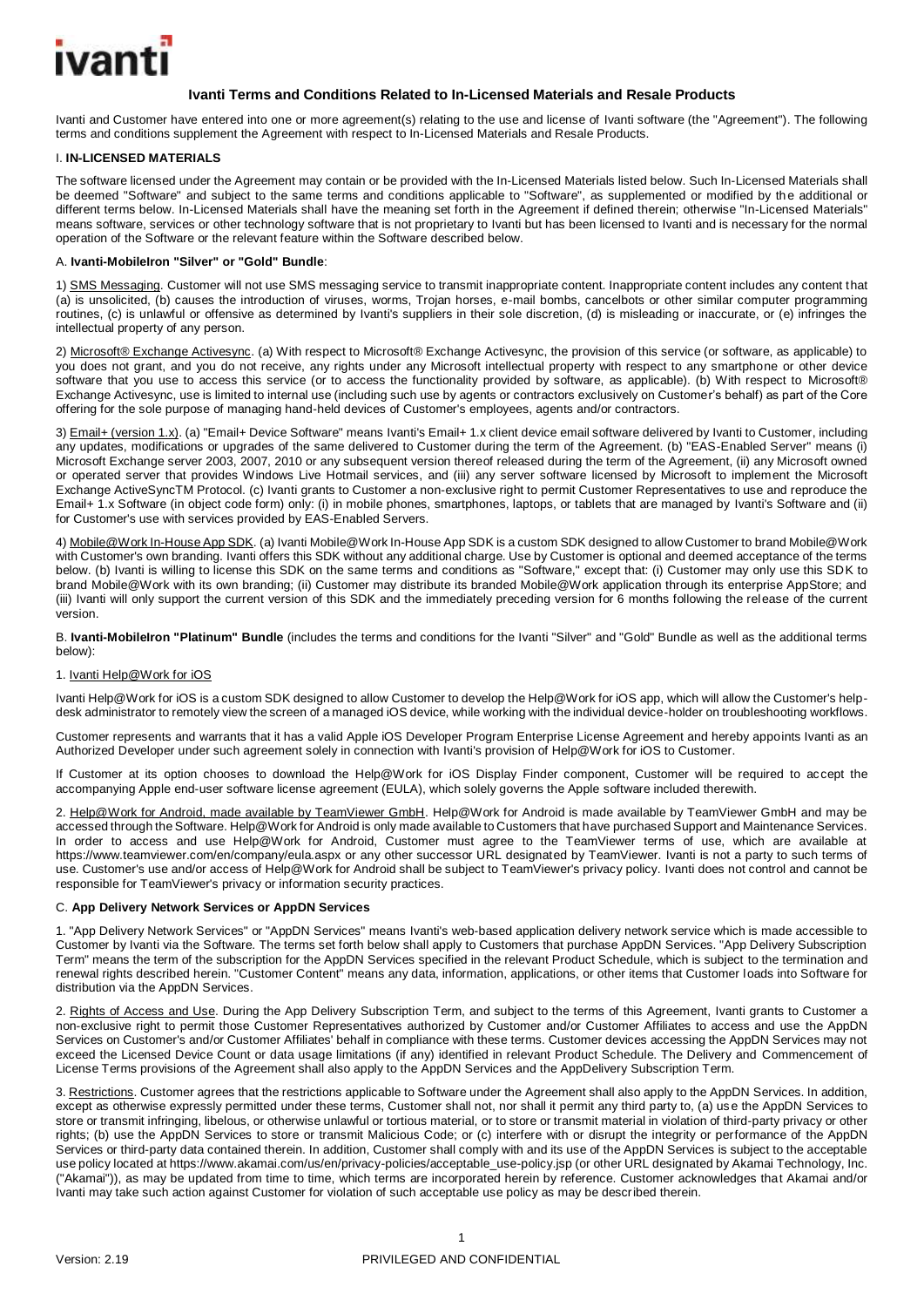

4. Customer Responsibilities. Customer shall (a) be responsible and liable for any action or inaction of Customer Representatives which is in violation of these terms, (b) be solely responsible for the accuracy, quality, integrity and legality of Customer Content and of the means by which Customer (and Customer Representatives) acquire, upload, transmit and process Customer Content, (c) use commercially reasonable efforts to prevent unauthorized access to or use of the AppDN Services, and notify Ivanti promptly of any such unauthorized access or use, (d) make such disclosures, obtain such consents and otherwise comply with any applicable law, rule or regulation regarding the use, processing, transfer, disclosure or access to personally identifiable information of, or other information specific to, Customer's personnel having use of or access to any Customer Data in or for the AppDN Services or as otherwise contemplated by these terms. To the extent Ivanti becomes aware of any Customer Content or activities that Ivanti deems to be in violation of these terms or the law or otherwise harm Ivanti or its offerings, Ivanti may immediately block access to such Customer Content, or suspend or terminate AppDN Services.

5. Support and Maintenance Services. Support of the AppDN Services will be provided only if Customer is then-currently on maintenance and support for the Software, on the same terms and conditions as support delivered for Software under the applicable Agreement.

D. Open source and third party/proprietary notices and licenses made available within the Software (e.g., Help or About menus).

### II. **RESALE PRODUCTS**

Ivanti may resell licenses to certain third party software or services. The purchase, sale and /or use of such third party software or services as identified below ("Resale Products") may be subject to separate agreements with the applicable third party suppliers as set forth below ("Third Party Resale Terms"). If Customer purchases any Resale Products, Customer acknowledges and agrees that it is bound by the Third Party Resale Terms below. Except as otherwise expressly set forth in the Agreement, the Agreement shall not apply to the Resale Products and Customer acknowledges and agrees that Ivanti disclaims all warranties, indemnities, obligations, and other liabilities in connection with any Resale Product.

### A. **Resale Product: KNOX by Samsung**.

Terms are available at <https://www.samsungknox.com/en/eula> or any other successor URL designated by Samsung.

### B. **Resale Product: Polaris Office/Viewer by Infraware**

PLEASE READ THE FOLLOWING TERMS AND CONDITIONS CAREFULLY BEFORE USING ANY SOFTWARE (DEFINED BELOW). THE TERMS AND CONDITIONS OF THIS END USER LICENSE AGREEMENT ("AGREEMENT")) GOVERN YOUR RIGHTS TO THE SOFTWARE TO BE SUPPLIED BY INFRAWARE, INC. ("INFRAWARE") HEREUNDER. INFRAWARE IS ONLY WILLING TO GRANT YOU ACCESS TO THE SOFTWARE ONLY UPON THE CONDITION THAT YOU ACCEPT ALL THE TERMS AND CONDITIONS CONTAINED HEREIN. INSTALLATION OF THIS SOFTWARE WILL CONSTITUTE YOUR ACCEPTANCE OF THESE TERMS AND CONDITIONS. IF YOU DO NOT AGREE TO ALL OF THE TERMS AND CONDITIONS OF THIS AGREEMENT, YOU ARE NOT PERMITTED TO CONTINUE WITH THE INSTALLATION AND USE OF THE SOFTWARE.

### 1. Definitions.

"Documentation" means the printed materials and/or online or electronic documentation provided by Infraware together with delivery of the Software.

"Software" means the Infraware software product(s) that you have purchased, including any Documentation and any Upgrades.

"Upgrades" means any updates, upgrades, enhancements, maintenance releases, bug fixes, error corrections, or modified versions provided to you in connection with this Agreement, including in connection with any Support and Maintenance Services you may have purchased.

2. License. Subject to the terms and conditions of this Agreement, the Software is licensed to you as follows: Infraware grants you the right to install and use copies of the Software on your device running a validly-licensed copy of the operating system for which the Software was designed in accordance with the applicable Documentation. You may also make copies of the Software as may be necessary for backup and archival copies.

3. Restrictions. As a condition of the license granted in Section 2, you shall not: (i) copy the Software, except for one (1) back-up copy; (ii) transfer, distribute, modify, or translate the Software, electronically or otherwise, without Infraware's prior written permission; (iii) use the Software in violation of applicable law and treaties, which includes the laws of Republic of Korea, the United States of America and the country in which you are located as well as international intellectual property laws; (iv) remove or alter any copyright notices on any and all copies of the Software; (v) distribute registered copies of the Software to third parties[, provided that evaluation versions available for download from Infraware's websites may be freely distributed]; (vi) reverse engineer, decompile or disassemble the Software, except and only to the extent that such activity is expressly permitted by applicable law, notwithstanding this limitation; and (vii) rent, lease or lend the Software to third parties.

4. Your Responsibilities. As between Infraware and you, you shall be solely responsible for the accuracy and legality of the content processed through the Software. Infraware shall have no liability with respect to such content or any part thereof, including but not limited to errors or omissions contained therein, libel, infringements of rights of publicity, privacy, trademark rights, business interruption, personal injury, or loss of privacy, or moral rights. You must comply with all applicable laws regarding use of the Software.

5. Maximum Number of Licenses. You may use this program only for up to the maximum number of mobile devices covered by the license package you have purchased. If you purchased a mobile device that included the Software as part of a bundle, the use of such Software is limited solely to that specific mobile device.

6. Ownership and Copyright. All title, including but not limited to copyrights, in and to the Software and any copies thereof are owned by Infraware or its suppliers. The Software is licensed and not sold. All title and intellectual property rights in and to the content which may be accessed through use of the Software is the property of the respective content owner and may be protected by applicable copyright or other intellectual property laws and treaties. This Agreement grants you no rights to use such content, unless you are the respective content owner. All rights not expressly granted are reserved by Infraware.

#### 7. Indemnification.

a. Indemnification Obligations. Subject to the terms of this Agreement, Infraware shall indemnify, defend and hold you harmless from and against any claims, actions, losses, liabilities, damages and expenses (including reasonable attorneys' fees and court costs) arising out of or based upon a third party claim ("Indemnified Claim")that the Software (or any component thereof), including the use, installation, operation, and/or reproduction of any of the foregoing as contemplated by this Agreement, infringes or misappropriates any third party intellectual property right provided that you: (i) give Infraware prompt written notice of any such claim; and (ii) permit Infraware to solely control and direct the defense or settlement of any such claim, provided Infraware shall not settle any claim in a manner that requires you to admit liability or pay money without your prior written consent (which shall not be unreasonably withheld); and (iii) provide Infraware all reasonable assistance in connection with the defense or settlement of any such claim, at Infraware's cost and expense.